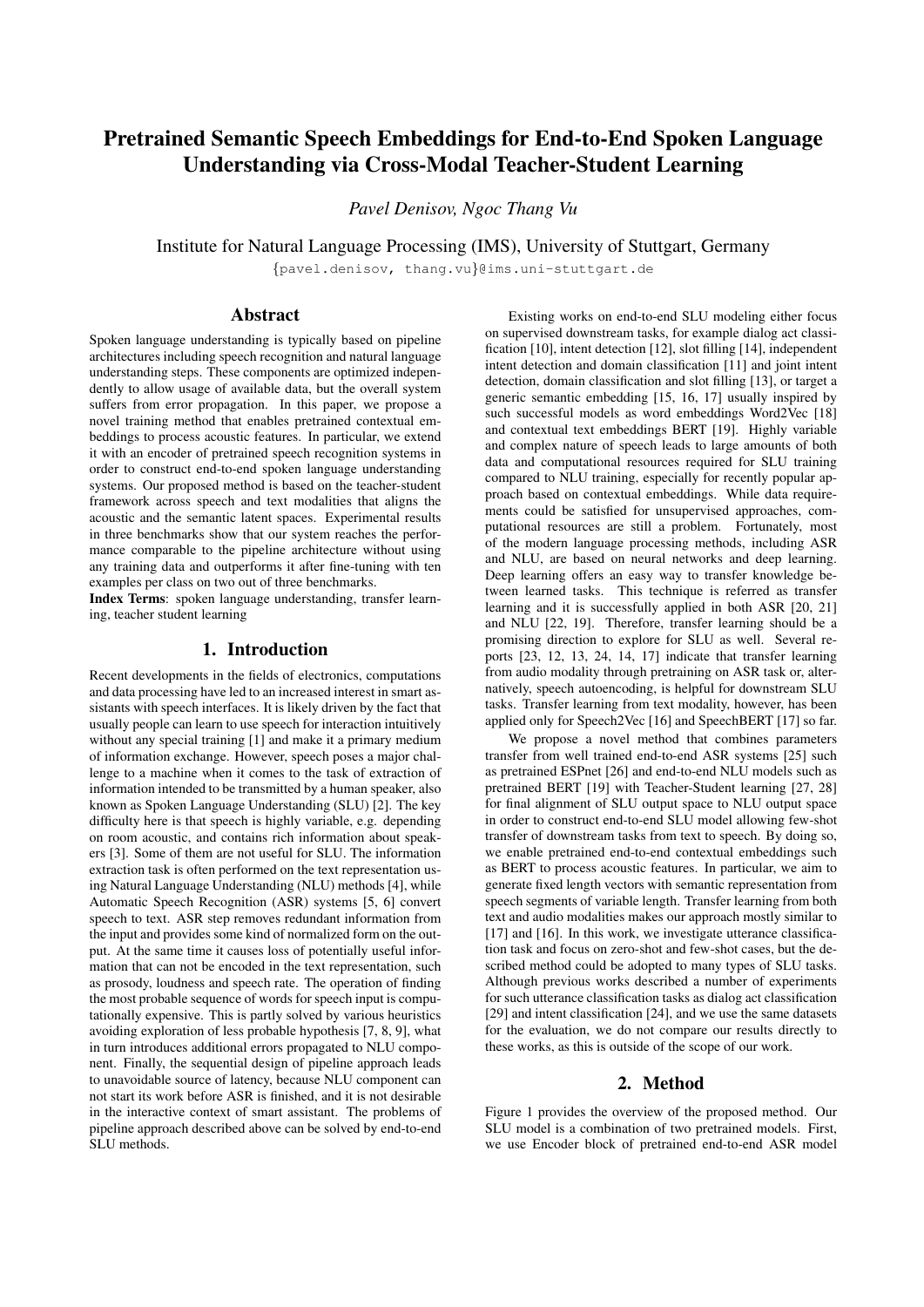

Figure 1: *End-to-end SLU using cross-modal T-S learning.*

[25] in order to covert acoustic features of speech signal to hidden representation. Second, we feed the hidden representation through a learnable linear mapping to pretrained masked language model [19], fine-tuned to produce semantic sentence embedding, which serves as NLU model. Finally, we utilize teacher-student learning method in order to align output of our SLU model to output of pretrained NLU model. Both ASR and NLU models are based on Transformer architecture [30] widely used for sequence processing.

#### 2.1. End-to-end ASR

ASR model implements sequence-to-sequence approach and contains two major blocks, encoder and decoder. Encoder takes sequence  $X$  with acoustic features and outputs encoded sequence  $X_{\epsilon}$  with hidden representation. Decoder takes the encoded sequence  $X_{\epsilon}$  on input and outputs target sequence Y with text tokens representing transcription of the input utterance. ASR model is trained to minimize weighted sum of crossentropy objective function calculated from decoder output  $\hat{Y}$ and ground truth transcription  $Y$  with CTC objective function calculated from learnable linear mapping of encoder output  $X_{\epsilon}$ and ground truth transcription Y .

## 2.2. NLU

NLU model is a neural network that takes sequence  $X$  with text tokens on input and produces encoded sequence  $X_{\epsilon}$ . Semantic sentence embedding vector  $y$  is obtained by applying pooling operation to the encoded sequence  $X_{\epsilon}$ . The model's parameters are initially pretrained with the tasks of masked token and next sentence prediction from the encoded sequence  $X_{\epsilon}$  representing contextual text token embeddings, as it is done with BERT model [19]. After that, the model is extended with pooling operation over the encoded sequence  $X_{\epsilon}$ , producing pooled output  $y$ , and is fine-tuned on specialized datasets to encode more semantic information to the pooled output y.

#### 2.3. Teacher-Student learning

Teacher-Student learning minimizes distance-based objective function between outputs of two models on same or equivalent inputs with the aim to update Student model's parameters so that its output becomes more similar to the output of Teacher model. The parameters of Teacher model are not updated during this process. The final stage of our method is the alignment of SLU output to NLU output with Teacher-Student learning method, where SLU model consumes speech recordings and plays the Student role, while NLU model consumes ground truth transcriptions and plays the Teacher role.

# 3. Experimental setup

## 3.1. ASR model

We adopt the latest LibriSpeech recipe [31] from ESPnet toolkit. Transformer network has attention dimension 512, feed-forward inner dimension 2048, 8 heads, 12 blocks in the encoder and 6 blocks in the decoder. Input features are 80 dimensional log Mel filterbank coefficients with 3-dimensional pitch value, frame size is 25 ms and shift is 10 ms. Output labels are 100 subword units, automatically learned with unigram language model algorithm [32] from lowercased concatenation of LibriSpeech and TED-LIUM LM training data with transcriptions of the acoustic training data. Training data combines LibriSpeech, Switchboard, TED-LIUM 3, AMI, WSJ, Common Voice 3, SWC, VoxForge and M-AILABS datasets with a total amount of 3249 hours. Validation data combines validation subsets of LibriSpeech, TED-LIUM 3 and AMI datasets with a total amount of 38 hours. The training is performed on 4 GPUs using Adam optimizer and square root learning rate scheduling [30] with 25,000 warmup steps and learning rate coefficient 10. SpecAugment data augmentation method [33] is applied dynamically during each batch generation. The model is trained for 24 epochs and evaluated on the validation data after each epoch. The final model is obtained by averaging the parameters of the seven best performing models.

### 3.2. NLU model

We use pretrained bert-base-nli-stsb-mean-tokens Sentence-BERT model [34]. The model itself is fine-tuned from the well-known pretrained bert-base-uncased model [19]. Transformer network has attention dimension 768, feedforward inner dimension 3072, 12 heads and 12 blocks. Input text is tokenized to 30,000 subword units. The model is pretrained with masked LM and next sentence prediction tasks on BooksCorpus and English Wikipedia datasets. Pooling operation MEAN is added to obtain the sentence embedding  $y$  from the encoded sequence  $X_{\epsilon}$ . The sentence embedding is first fine-tuned on SNLI and MultiNLI datasets for 3-way classification between *contradiction*, *entailment* and *neutral* classes for a given pair of sentences using cross-entropy objective function. After that, the sentence embedding is fine-tuned on STSb dataset for prediction of cosine similarity for a given pair of sentences using mean-squared-error objective function.

## 3.3. SLU model

SLU model is constructed by combining ASR model's encoder with self-attention blocks of NLU model, so that NLU model receives the hidden representation from ASR encoder instead of the output of input embedding layer of NLU model. Linear layer is added between ASR encoder and NLU blocks to map the dimension of hidden representation from 512 to 768. Finetuning is performed using Teacher-Student approach by minimizing the distance between output of SLU model for speech recordings and output of NLU model for corresponding transcriptions. We conduct fine-tuning experiments with cosine, L2 and L1 distance based objective functions. SLU model acts as a Student, and we select empirically, which parameters to update during the fine-tuning. NLU model acts as a Teacher, and we freeze its parameters. We employ smaller acoustic dataset consisting of LibriTTS, Common Voice 3, and M-AILABS corpora with a total amount of 1453 hours for the fine-tuning. Our motivation here is to utilize richer transcriptions with punctuation available in these datasets and to supply NLU model with extra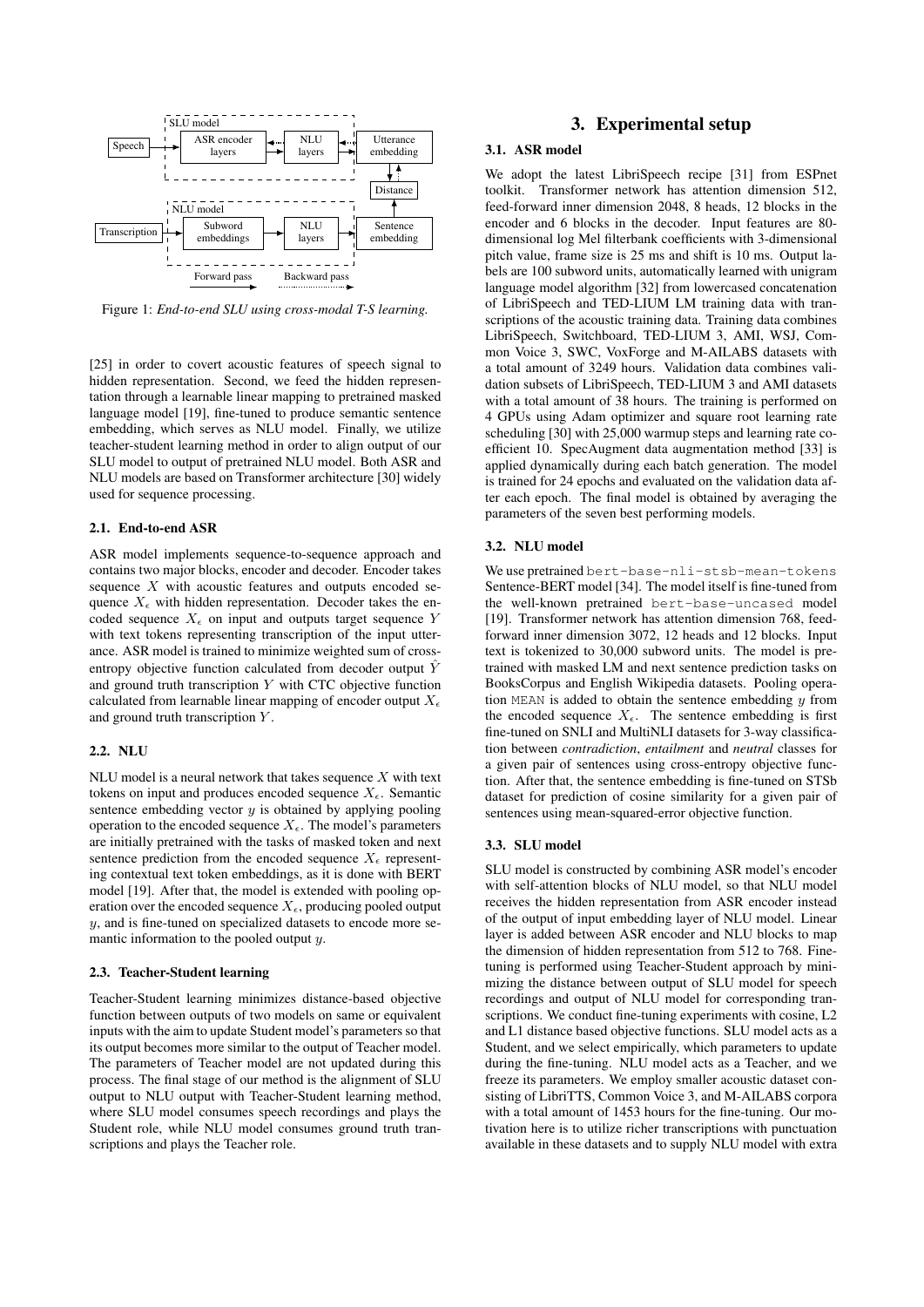information for potentially semantically finer sentence embeddings. We use the transcriptions as is and do not apply any text preprocessing that is usually done in ASR training, including our end-to-end ASR model. Validation data is the validation subset of LibriTTS corpus with a total duration of 15 hours. We do not apply SpecAugment during the fine-tuning, because it yielded worse results in our early experiments.

#### 3.4. Evaluation

SLU model is evaluated on two downstream tasks, dialog act (DA) classification and intent classification, both of which are utterance classification tasks. DA classification is evaluated on two corpora: ICSI Meeting Recorder Dialog Act Corpus (MRDA) and NXT-format Switchboard Corpus (SwDA). Intent classification is evaluated on Fluent Speech Commands (FSC) corpus. Table 1 summarizes the datasets.

Table 1: *SLU evaluation datasets*

| Dataset     | Number of | Number of utterances |        |             |  |
|-------------|-----------|----------------------|--------|-------------|--|
|             | classes   | Train                | Valid  | <b>Test</b> |  |
| SwBD        | 42        | 97.756               | 8.591  | 2.507       |  |
| <b>MRDA</b> | h         | 77,596               | 15.721 | 15,398      |  |
| <b>FSC</b>  | 31        | 23.132               | 3.118  | 3.793       |  |

In order to perform utterance classification, we first train a one layer feed-forward classifier on sentence embeddings, produced by the NLU model from the ground truth transcriptions of training subset, using cross-entropy objective function. After that, we test the classifier on semantic utterance embeddings, extracted from the recordings of testing subset using the SLU model. We report accuracy values as a percentage of correctly classified utterances from the total number of utterances.

## 3.5. Baseline

Traditional approach to SLU tasks is a pipeline of ASR followed by NLU, and we adopt it as a baseline while employing the same ASR and NLU models as in the rest of the experiments. Table 2 reports the results of NLU on ASR output as well as on the ground truth transcriptions. The ground truth results represent an upper bound of accuracy achievable on these datasets with NLU model we use in case of perfect transcriptions on ASR output. The effect of imperfect ASR output varies between datasets depending on the difficulty of recording conditions, the differences between formats of manual transcriptions used to train the classifiers and the tolerance of the downstream tasks to the type of noise that ASR introduces. Amount of errors in ASR output is indicated by Word Error Rate (WER), which is also reported in the table. We select the best performing hyperparameters for the classifier training, but do not fine-tune NLU component for the downstream tasks, because our main goal is SLU as generic speech equivalent for NLU rather then the best possible model for some particular downstream task.

Table 2: *Accuracy of NLU on ASR output and on the ground truth transcriptions and WER of ASR*

| Transcriptions | Accuracy on Test, % |             |            |  |  |
|----------------|---------------------|-------------|------------|--|--|
|                | SwBD                | <b>MRDA</b> | <b>FSC</b> |  |  |
| Ground truth   | 71.72               | 77.72       | 100.0      |  |  |
| ASR output     | 57.23               | 64.06       | 94.57      |  |  |
|                | WER on Test, %      |             |            |  |  |
| ASR output     | 28.0                | 29.7        | 7 Q        |  |  |

# 4. Results

## 4.1. Initial fine-tuning by Teacher-Student learning

#### *4.1.1. Layers for fine-tuning*

Our first set of experiments is designed to determine which layers of SLU model should be fine-tuned after the combination of parameters transferred from ASR encoder and NLU. As mentioned before, we insert a linear mapping layer between former ASR and NLU layers because of the difference in dimensionality. It is initialized randomly and its parameters are always updated during the fine-tuning step. In addition to that, we try to fine-tune various amount of layers closest to the mapping layer, meaning top layers of former ASR encoder and bottom layers of former NLU. We do so, because for these layers the output (for ASR encoder) or the input (for NLU) is expected to change after the parameters transfer in contrast to bottom layers of former ASR encoder and top layers of former NLU, where input and output should not change.

We run fine-tuning for 10 epochs using square root learning rate scheduling [30] with 300,000 warmup steps and learning rate coefficient 50, and use cosine distance based objective function. The results are given in Table 3. While it is not completely clear how many layers should be fine-tuned, we can conclusively tell that fine-tuning of former ASR encoder layers is more beneficial than former NLU layers. We decide to fine-tune the two top former ASR encoder layers. The results also illustrate that the optimization of SLU model for smaller distance of its output from the output of NLU model is general enough and translates to accuracy improvements in the downstream tasks, although not in all cases.

Table 3: *Effect of layers fine-tuning*

| ASR    | <b>NLU</b> | Accuracy on Test, % |             |                         | Validation |
|--------|------------|---------------------|-------------|-------------------------|------------|
| layers | layers     | <b>SwBD</b>         | <b>MRDA</b> | $\overline{\text{FSC}}$ | loss       |
|        |            | 43.76               | 56.08       | 68.07                   | 0.26       |
|        |            | 37.61               | 56.47       | 85.53                   | 0.19       |
|        | 0          | 52.37               | 60.21       | 86.42                   | 0.16       |
|        |            | 52.05               | 58.32       | 86.82                   | 0.17       |
|        | 0          | 52.93               | 59.42       | 85.76                   | 0.15       |
| 3      |            | 53.81               | 58.90       | 85.53                   | 0.16       |

## *4.1.2. Learning rate schedule*

After deciding which layers to fine-tune, we run a series of experiments to determine the best learning rate schedule. Table 4 presents the combinations of learning rate constant and number of warmup steps explored by us. When we increase number of warmup steps, we notice positive effect from slower learning rate ramp up. However, as number number of warmup steps becomes close to the total number of fine-tuning steps, we have to increase number of epochs from 10 to 20 in order to see the whole fine-tuning process.

Table 4: *Effect of learning rate schedule*

| Warmup  | LR       | Epochs | Accuracy on Test, % |             |            | Validation |
|---------|----------|--------|---------------------|-------------|------------|------------|
| steps   | constant |        | SwBD                | <b>MRDA</b> | <b>FSC</b> | loss       |
| 300,000 | 50       | 10     | 52.93               | 59.42       | 85.76      | 0.15       |
| 600,000 | 50       | 10     | 51.18               | 59.95       | 86.84      | 0.14       |
| 600,000 | 50       | 20     | 54.00               | 60.12       | 88.64      | 0.14       |
| 700,000 | 50       | 20     | 51.89               | 58.37       | 88.24      | 0.14       |
| 700,000 | 70       | 20     | 53.73               | 59.67       | 88.08      | 0.14       |
| 700,000 | 30       | 20     | 55.56               | 59.64       | 89.45      | 0.13       |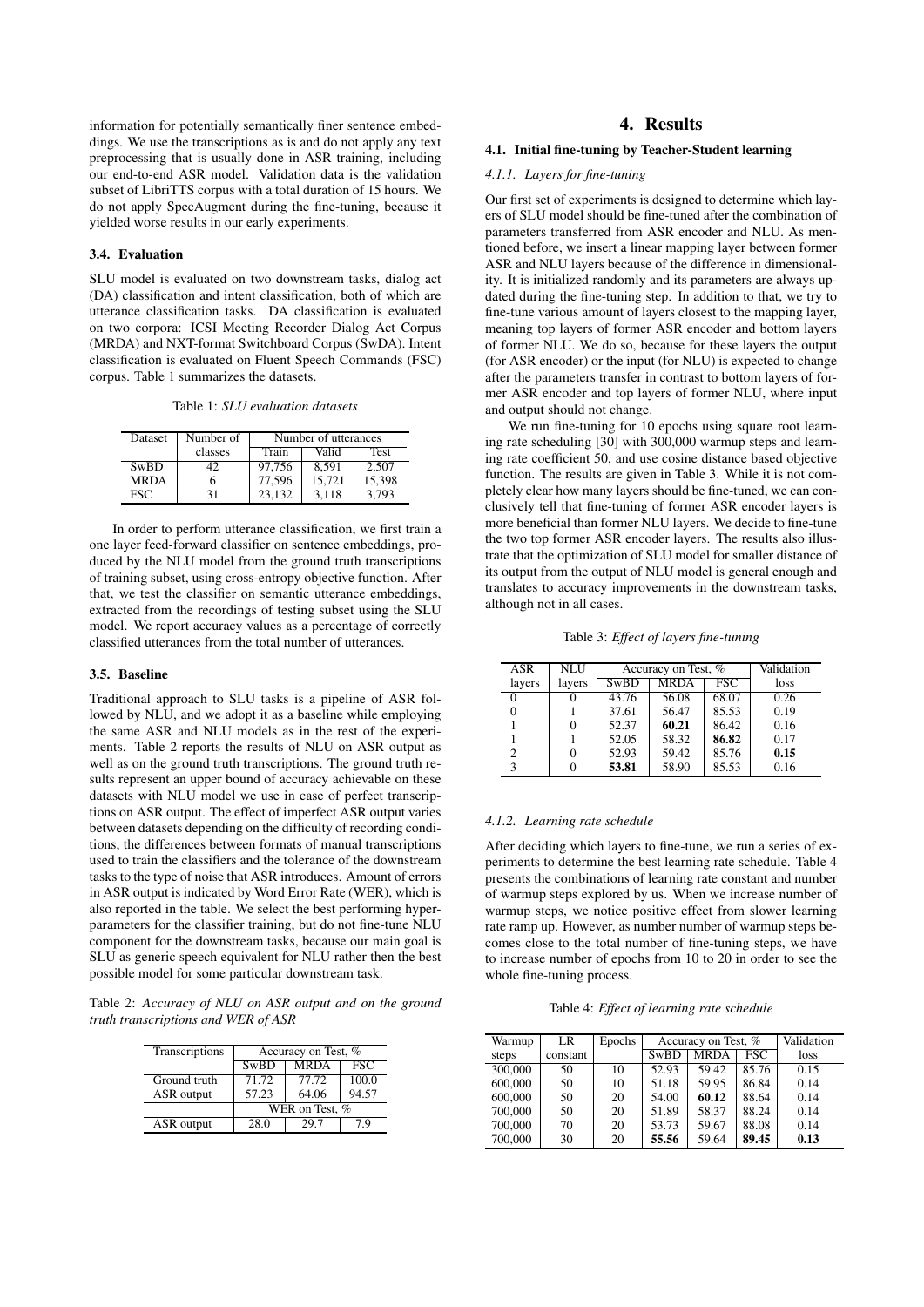

Figure 2: *Accuracy comparison for the utterances grouped by ASR WER*

#### *4.1.3. Objective function*

Comparison of objective functions on downstream tasks, as well as cross-comparison of how selected objective function influences value of others on validation subset, is provided in Table 5. Overall, these results indicate that the evaluated objective functions behave similarly in this task, however L1 distance based objective function yields slightly better results.

Table 5: *Effect of objective function and longer training*

| Objective      | Accuracy on Test, % |             |       | Validation value |      |      |
|----------------|---------------------|-------------|-------|------------------|------|------|
| function       | SwBD                | <b>MRDA</b> | FSC   | Cosine           | L2   |      |
| Cosine         | 55.56               | 59.64       | 89.45 | 0.13             | 0.08 | 0.21 |
| L <sub>2</sub> | 53.73               | 59.91       | 88.64 | 0.13             | 0.07 | 0.20 |
| L1             | 56.32               | 60.39       | 89.98 | 0.13             | 0.07 | 0.20 |
| $L1, 61$ ep.   | 58.60               | 60.18       | 91.12 | 0.11             | 0.06 | 0.18 |

#### 4.2. Further supervised fine-tuning on downstream tasks

The resulting end-to-end utterance classification model is fully differentiable and can be further optimized for a downstream task by applying standard supervised neural network training methods with few labeled speech samples. This feature should be helpful for the full exploitation of information that is relevant for the task and is encoded in speech, what is less trivial to implement in the traditional ASR and NLU pipeline setup, where intermediate representation has to be discrete and for example flatten the rich variety of prosodic events to few punctuation characters. We examine whether it is useful in practice by running standard supervised classifier training on few samples from training subsets. Table 6 compares the results of fine-tuning of the output layer alone and together with two former ASR encoder layers. We conclude that end-to-end approach indeed can overcome the error propagation problem of pipeline SLU approach by the automatic propagation of the error signal back to relevant parts of SLU system. However, additional training samples may sometimes easily skew the small training dataset away from the testing dataset and cause worse results, so more attention should be payed to the selection of training samples.

# 5. Qualitative Analysis

We attempt to assess the differences between the pipeline and end-to-end SLU approaches in greater detail by looking at the accuracy values on groups of utterances split by the WER levels Table 6: *Effect of supervised fine-tuning on downstream tasks*

| Num. of   | Fine-tuned layers (accuracy on Test, %) |             |             |                          |       |                    |
|-----------|-----------------------------------------|-------------|-------------|--------------------------|-------|--------------------|
| samples   | Output layer                            |             |             | Output and hidden layers |       |                    |
| per class | <b>SwBD</b>                             | <b>MRDA</b> | <b>MRDA</b> | FSC                      |       |                    |
| $\Omega$  | 58.60                                   | 60.18       | 91.12       | 58.60                    | 60.18 | $91.\overline{12}$ |
|           | 58.60                                   | 60.59       | 93.62       | 58.60                    | 60.41 | 94.15              |
| 2         | 58.60                                   | 60.22       | 93.44       | 58.60                    | 60.40 | 95.04              |
|           | 58.83                                   | 60.22       | 93.33       | 58.83                    | 60.16 | 94.83              |
| 4         | 58.55                                   | 60.35       | 93.96       | 58.71                    | 60.47 | 95.54              |
| 10        | 60.14                                   | 60.94       | 93.88       | 60.22                    | 61.32 | 95.49              |

of the baseline ASR system. Our hypothesis is that the pipeline system would make more mistakes on the more challenging recordings characterized by higher WER values, because ASR systems are optimized for phonetic or graphemic similarity to the ground truth and are more likely to lose semantic information in case of errors. Figure 2 shows the accuracy values of the pipeline system and the best end-to-end SLU model (without fine-tuning). The utterances are grouped by WER of the baseline ASR in 10% ranges. The ranges with WER  $> 100\%$  are not included for brevity, they account for 487, 3847 and 44 utterances in SwBD, MRDA and FSC testing subsets respectively. The results confirm fully our hypothesis on FSC dataset and to some extent on other two datasets.

## 6. Conclusions

We proposed to combine parameters transfer from well trained ASR and NLU models with Teacher-Student learning for final alignment of SLU output space to NLU output space in order to construct end-to-end SLU model allowing few-shot transfer of downstream tasks from text to speech. We outlined necessary steps and settings for the practical pretrained NLU model adaptation in SLU via cross-modal transfer. Our system reaches accuracy of 58.60%, 60.18% and 91.12% on SwBD, MRDA and FSC datasets without fine-tuning and 60.22%, 61.32% and 95.49% after fine-tuning on ten labeled samples per class compared to 57.23%, 64.06% and 94.57% reached by the pipeline system. The results of this research support the idea that text pretrained contextual embeddings can be useful for tasks outside of text modality. The present study also adds new tasks to the growing body of research of language processing methods using Transformer neural networks.